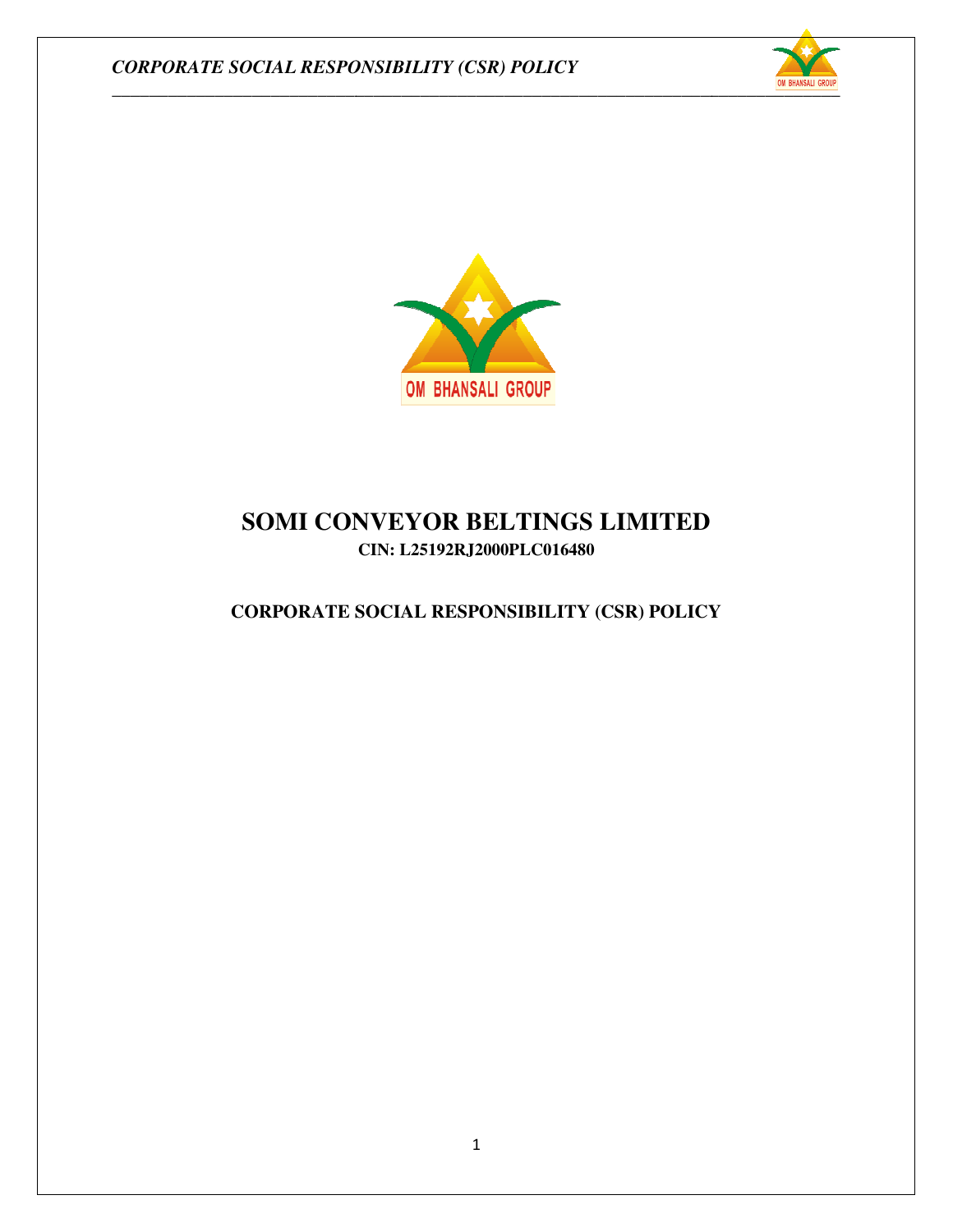

#### **1. Preamble:**

Somi Conveyor Beltings Limited (hereafter referred to as the Company) is committed to fulfilling its responsibilities to society in a qualitative manner beyond statutory obligations in line with the time-honoured. Sustained economic performance, environmental & social stewardship are the key factor for holistic business growth. Considering the present scenario, the focus of Company is to contribute to the sustainable development of the society and environment, and to make our planet a better place for future generations. The Company views compliance as the bare minimum in terms of its endeavour to be a good citizen in all three aspects of corporate life – environmental, social and economic. esponsibilities to society in a qualitative manner beyond statutory obligations<br>
a time-honoured. Sustained economic performance, environmental & society<br>
are the key factor for holistic business growth. Considering the pr Beltings Limited (hereafter referred to as the Company is committed to the Naturaly consistinties to society in a qualitative manner heyond statutory obligations in im-honoured. Sustained economic performance, environmenta

#### **2. Purpose:**

The key purposes of this policy are to:

- If purposes of this policy are to:<br>• Establish a consistent corporate social responsibility (hereafter referred to in short as CSR) framework for the Company. good citizen in all thing and the state of the state of the star.<br>The state of the state of the state of the state of the state of the state of the state of the state of the state of the state of the state of the state of
- Identify broad areas in which CSR projects will be undertaken CSR projects undertaken.
- Serve as a guide in defining, executing, monitoring and reporting all CSR projects.
- Serve as a guide in defining, executing, monitoring and reportin<br>• Enable capability assessment of CSR implementation agencies.
- Explain CSR governance structure.
- Define the manner in which the surpluses from CSR projects will be treated.

### **3. Policy Statement:**

The CSR vision of the Company is to become the most admired company of the region by doing business the ethical way and embed the ethos of a socially and environmentally responsible corporate citizen in its strategy and activities. Coupling its regular business with innovative and creative choices in CSR, the Company endeavours to contribute meaningfully to nation-building. from CSR projects will be treated.<br> **ent:**<br>
of the Company is to become the most admired company of the regior<br>
ical way and embed the ethos of a socially and environmentally re<br>
in its strategy and activities. Coupling it

### **4. Scope of Policy:**

This policy applies to all CSR projects undertaken by the Company and aims to fulfill the requirements of the Section 135 of the Companies Act, 2013 and the Companies (Corporate Social Responsibility Policy) Rules, 2014 (hereafter, referred to as the Act and the Rules). The Company shall ensure all these activities are carried out over and above its normal course of business and are in line with Schedule VII of the Act.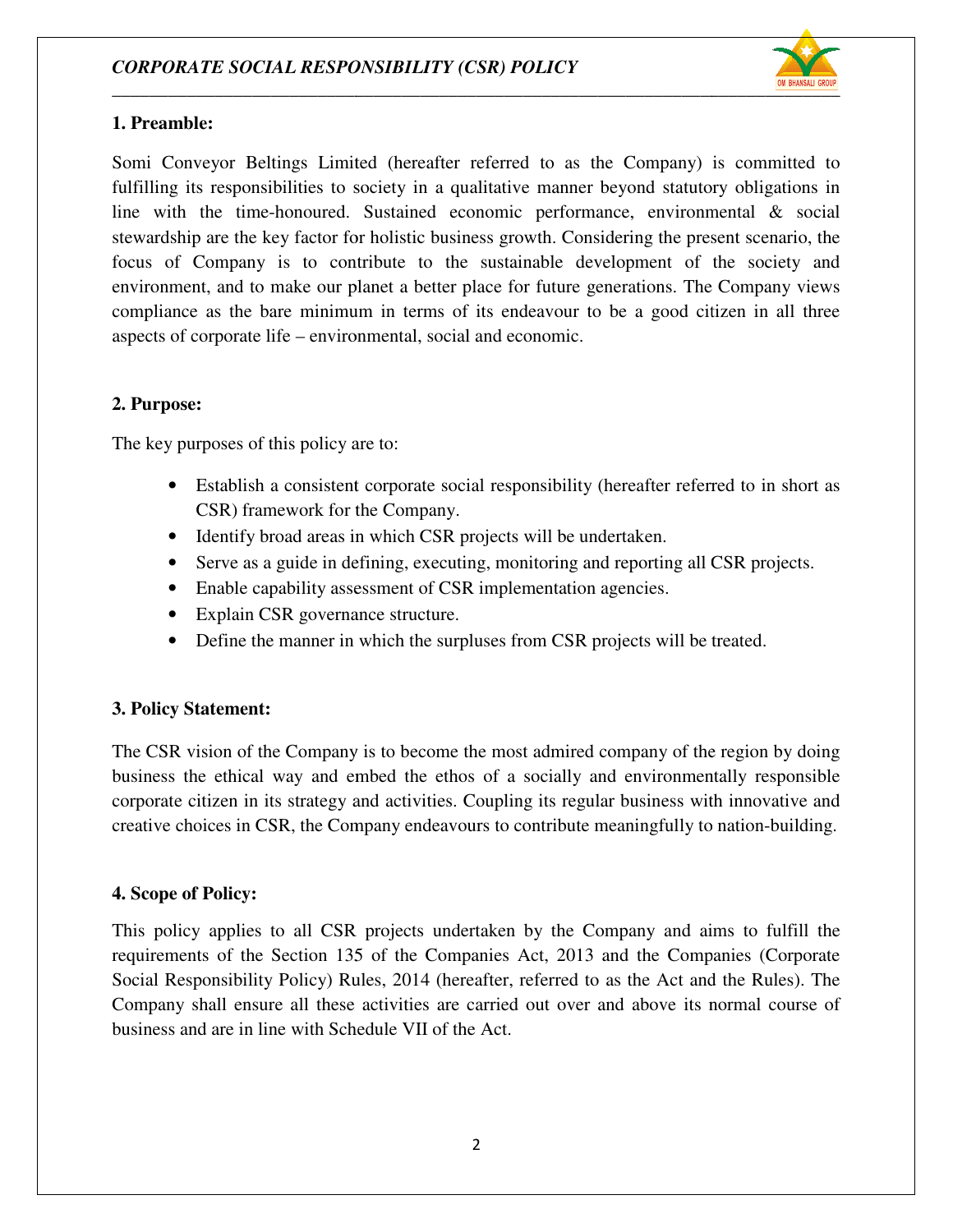

### **Policy review:**

This policy will be periodically reviewed and updated in line with relevant changes in legislation.

### **5. Focus Area:**

In accordance with the requirements under the Companies Act, 2013, the Company's CSR activities, amongst other will focus on: activities, amongst other will focus on:

**ERADICATING HUNGER, POVERTY, POVERTY, MALNUTRITION AND HEALTH** Eradicating extreme hunger, poverty and malnutrition, promoting preventive healthcare and sanitation and making available safe drinking water.

**EDUCATION:** Promoting education, including special education and employment vocational skills especially among children, women, elderly and the differently abled, and livelihood enhancement projects; monetary contribution to academic institutions for establishing endowment funds, chairs, laboratories, etc., with the objective of assisting students in their studies. reme hunger, poverty and malnutrition, promoting preventive healthcare and<br>naking available safe drinking water.<br>The original education and employment enhancing<br>skills especially among children, women, elderly and the diff **EATING HUNGER, POVERTY, MALNUTRITION AND HEALTH CARE:**<br>ing externe hanger, poverty and malnutrition, promoting preventive healthcare and<br>mand making available safe drinking water.<br> **ATION:** Promoting clucation, including employment enhancing

**RURAL DEVELOPMENT PROJECTS:** Strengthening rural areas by improving accessibility, housing, drinking water, sanitation, power and livelihoods, thereby creating sustainable villages.

**GENDER EQUALITY AND EMPOWERMENT OF WOMEN:** Promoting gender equality and empowering women; setting up homes, hostels and day care centers for women and orphans; setting up old-age homes and such other facilities for senior citizens; and adopting measures for reducing inequalities faced by socially and economically backward groups. realing rural areas by improving acce<br>hoods, thereby creating sustainable v<br>**COF WOMEN:** Promoting gender<br>and day care centers for won<br>facilities for senior citizens; and<br>and economically backward groups.

**ENIVIRONMENT AND SUSTAINABLE DEVELOPMENT:** The Company is fully conscious of the need to protect the environment and conserve natural resources in order to conscious of the need to protect the environment and conserve natural resources in order to ensure sustainable growth for itself as a contributor to the sustainable development of the nation The Company will have a special focus on helping local communities and entities, including schools, in taking initiatives promoting environmental protection and sustainability

NATIONAL HERITAGE, ART AND CULTURE: Protecting national heritage, art and culture including restoration of buildings and sites of historical importance and works of art, Literature, performing arts, ethnography, folk traditions, concerts, events and cultural history. The Company shall continue to strive to preserve and promote works, symbols and physical manifestations of cultural significance to its local communities. for itself as a contributor to the sustainable development of<br>a special focus on helping local communities and entities,<br>se promoting environmental protection and sustainability<br>**E, ART AND CULTURE:** Protecting national he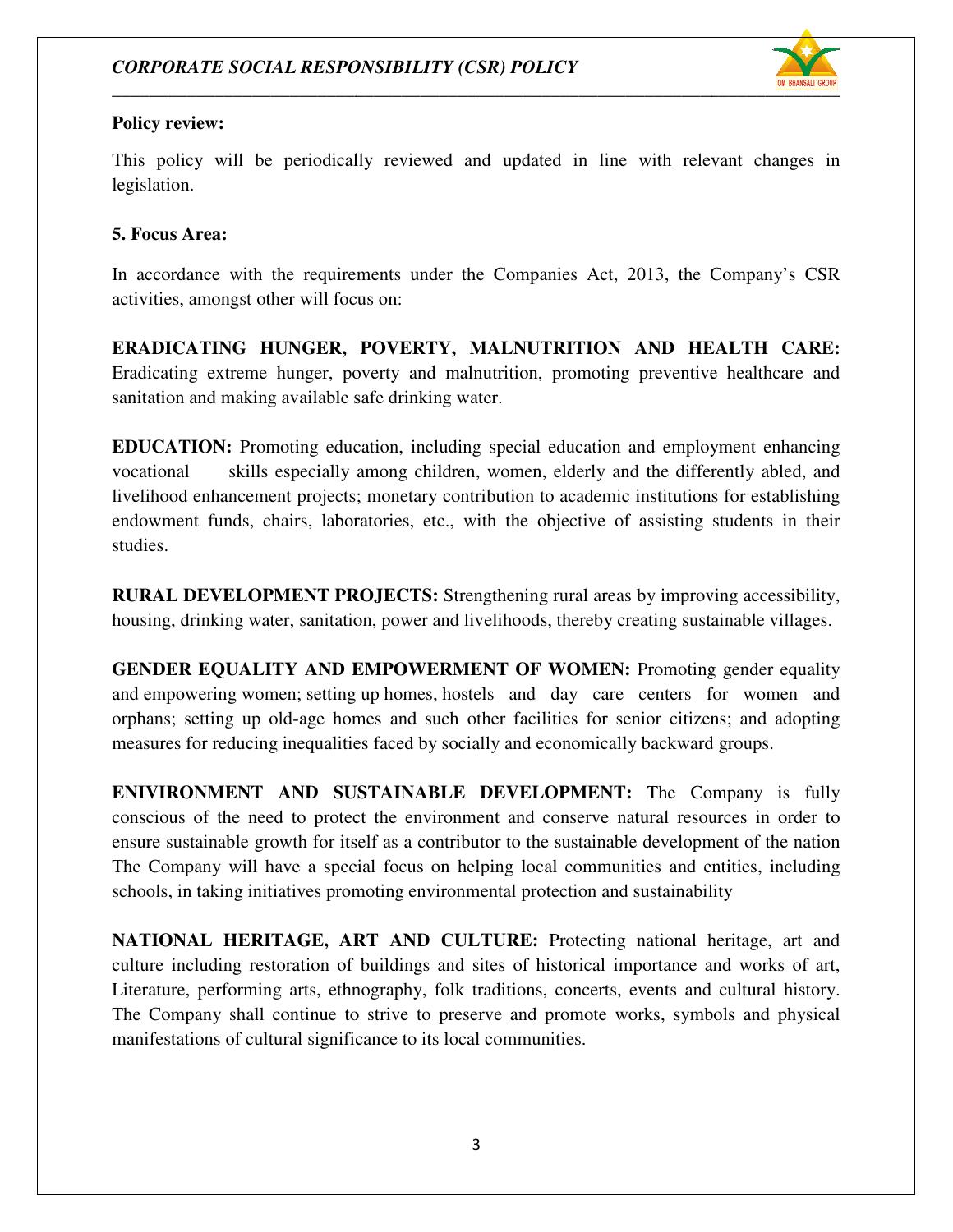### *CORPORATE SOCIAL RESPONSIBILITY (CSR) POLICY SOCIAL RESPONSIBILITY (CSR) POLICY*



#### **6. Undertaking CSR Activities: . Undertaking CSR Activities:**

The Company will undertake its CSR activities, approved by the CSR Committee, through an entity or organization as approved by the CSR Committee.

The Surplus arising out of the CSR activities, projects or programs shall not form part of the business profit of the Company. is will undertake its CSR activities, approved by the CSR Committee, through an inization as approved by the CSR Committee.<br>arising out of the CSR activities, projects or programs shall not form part of the it of the Compa

### **7. Board CSR Committee:**

At Somi Conveyor Beltings Limited, our CSR governance structure will be headed by the Board CSR committee that will be ultimately responsible for the CSR projects undertaken. The Board CSR Committee grants auxiliary power to the Working Committees of the Company to act on its behalf. The committee will report to our Board of Directors eyor Beltings Limited, our CSR governance structure will be headed by the<br>et that will be ultimately responsible for the CSR projects undertaken. The<br>ce grants auxiliary power to the Working Committees of the Company to ac

### **MEMBERS**

The Board CSR Committee will comprise of three or more members of the Company's Board of Directors (hereafter called the Board), out of which at least one member shall be an Independent Director. intee grants auxiliary power to the Working Committees of the Company to act on<br>committee will report to our Board of Directors<br>S<br>CSR Committee will comprise of three or more members of the Company's Board<br>nereafter called

The Board CSR Committee shall consist of the following directors:

- Om Prakash Bhansali, Chairperson
- Vimal Bhansali,
- Mahendra Kumar Rakecha

### **RESPONSIBILITIES OF THE COMMITTEE:**

• Mahendra Kumar Rakecha<br>
RESPONSIBILITIES OF THE COMMITTEE:<br>
The responsibilities of the Board CSR Committee include:

- Formulating and recommending to the Board of Directors the CSR Policy and indicating activities to be undertaken.
- Recomending the amount of expenditure for the CSR Activities, and Recomending the CSR Activities, and
- Monitoring CSR activities from time to time.

### **WORKING COMMITTEE:**

There will be one Working Committee at the Company level that will report to the Board CSR Committee.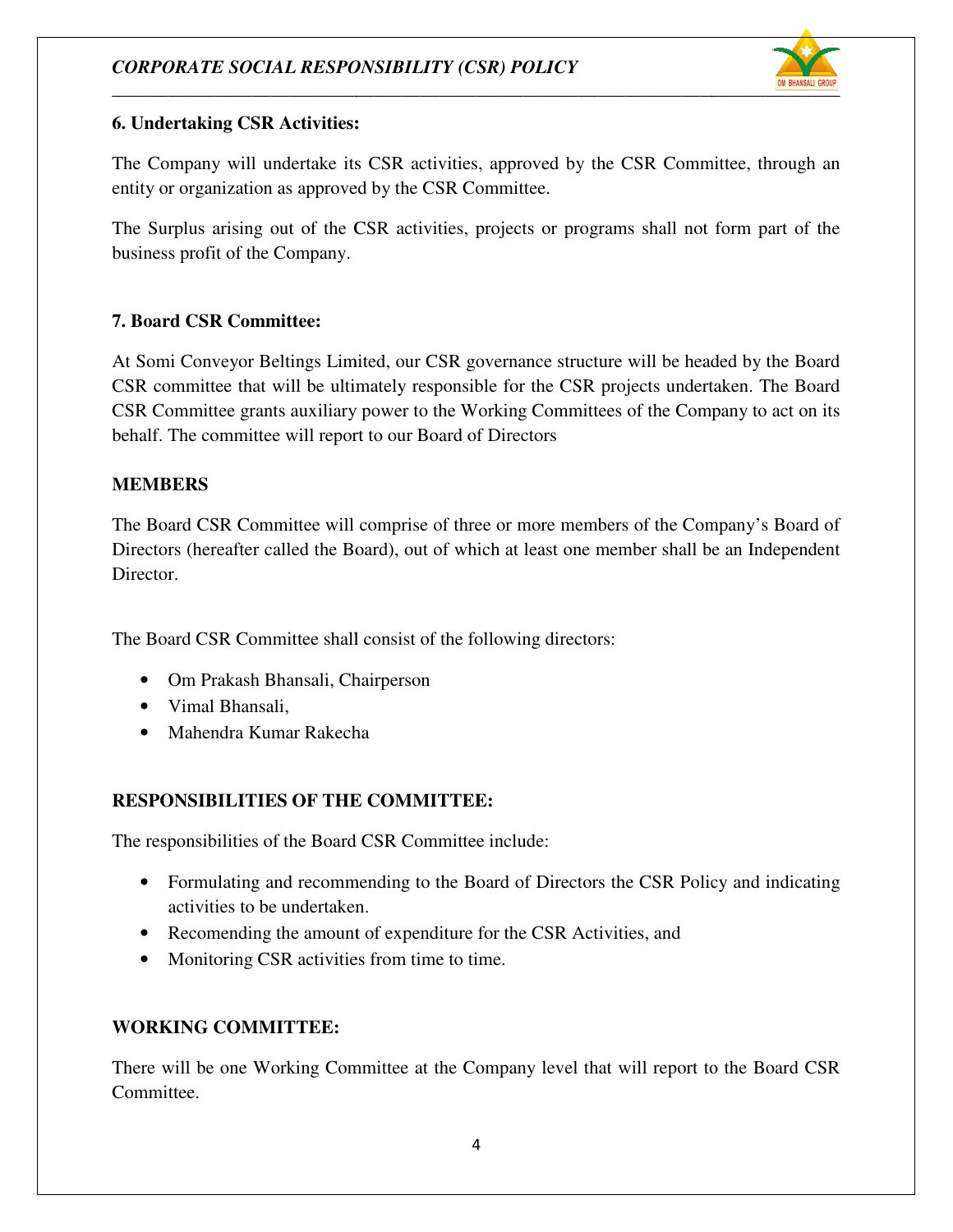

#### **MEMBERS:**

The Working Committee at the Company level will comprise heads of individual verticals relevant to the units, branches, segments, businesses or divisions of the Company.

### **8 Project-Life Cycle**

### **PROJECT APPROVAL:**

A project identified by the Company Company's Working Committee will be presented by it for reviewing by the Board CSR Committee. The project will be subjected to a thorough evaluation procedure by the Board CSR Committee and a project that is in accordance with this CSR Policy will be considered and recommended by the Board CSR Committee for the Board's approval. receiving Board's Approval the proposal would be recommended to the Trustees of the Foundation collaborated with the company for adoption, following which the Trustees shall endorse its adoption to the Board CSR Committee for review and thereafter for confirmation by<br>the Board.<br>**IMPLEMENTATION**:<br>The Working Committees, as relevant and applicable, will formulate implementation plans for the Board. the Board CSR Committee. The project will be subjected to a thorough evaluation proc<br>the Board CSR Committee and a project that is in accordance with this CSR Policy w<br>sidered and recommended by the Board CSR Committee for presented by it for reviewing<br>orough evaluation procedure<br>with this CSR Policy will be<br>the Board's approval. After

### **IMPLEMENTATION**:

The Working Committees, as relevant and applicable, will formulate implementation plans for the CSR projects. These projects shall be implemented either by the Company or the Foundation The Working Committees, as relevant and applicable, will formulate implementation plans for the CSR projects. These projects shall be implemented either by the Company or the Foundation or in partnership with an implementi If a third party is employed to carry out the implementation of any CSR project, the Board will If a third party is employed to carry out the implementation of any CSR project, the Board will ensure that all these implementing agencies comply with the specifications provided in the CSR Rules for the Section 135 of the Companies Act, 2013.

### **MONITORING**:

The Company's Working Committees, as relevant and applicable, will periodically evaluate the projects against the goals and milestones defined for the project, together with the implementing The Company's Working Committees, as relevant and applicable, will periodically evaluate the projects against the goals and milestones defined for the project, together with the implementing agency if any. The monitoring m reports etc. The Company may also choose to employ technology based monitoring mechanisms for the monitoring of the CSR projects. for the monitoring of the CSR projects.

### **REPORTING**:

The Board in consultation with the Board CSR Committee will annually publish a report on the CSR projects undertaken by the Company during the year or that/those in progress and this shall form part of the Board's report. The report format shall be in terms of and in accordance with The Board in consultation with the Board CSR Committee will annually publish a report on the CSR projects undertaken by the Company during the year or that/those in progress and this shall form part of the Board's report.